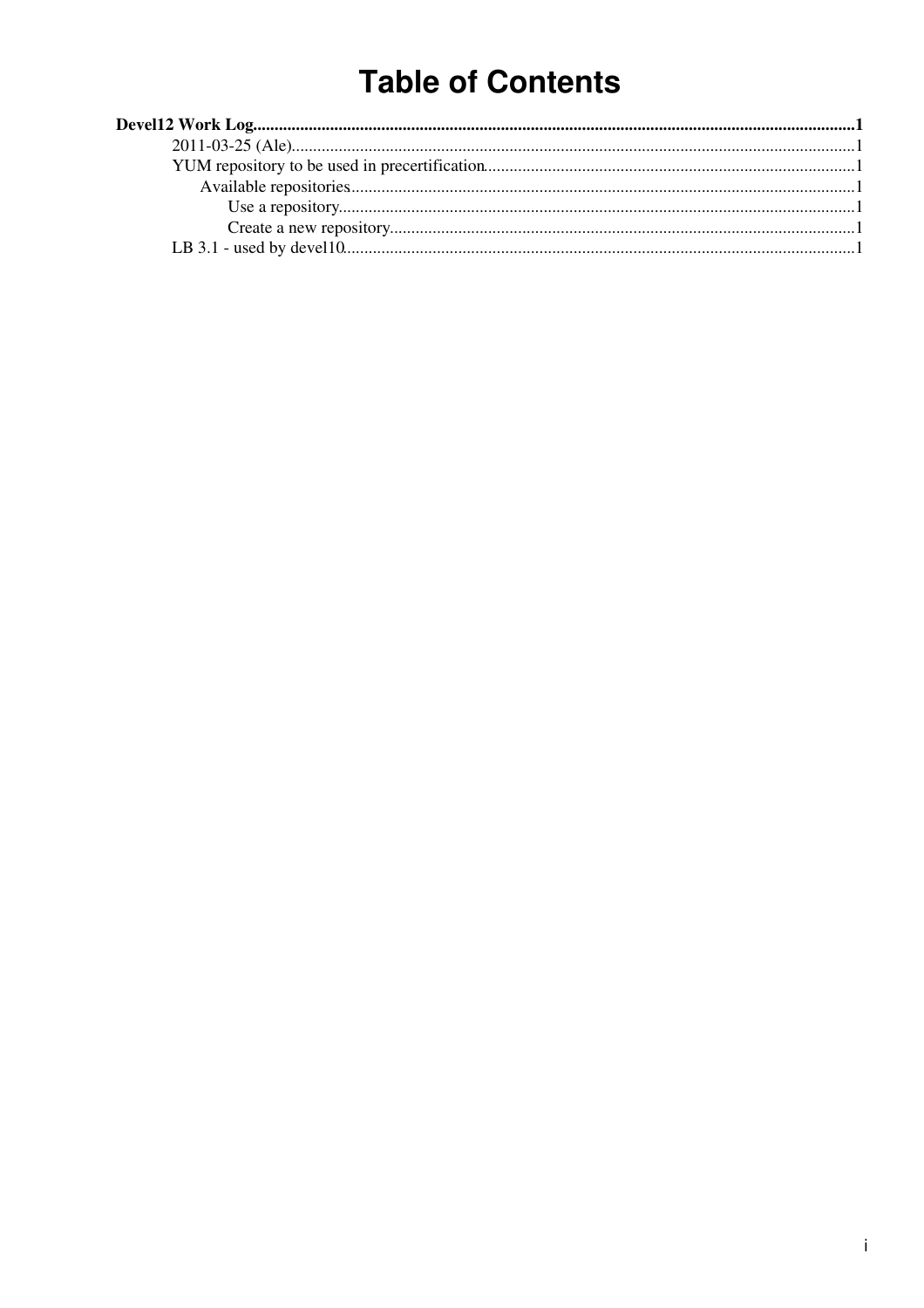## <span id="page-1-0"></span>**Devel12 Work Log**

```
2011-03-25 (Ale)
```
• Installed puppet

### <span id="page-1-2"></span>**YUM repository to be used in precertification**

### <span id="page-1-3"></span>**Available repositories**

- platform **slc4\_ia32\_gcc346**
	- ♦ **cream-server-cert** (glite\_ce\_R\_1\_11\_1\_11\_server)
	- ♦ **cream-client-cert** (glite\_ce\_R\_1\_11\_1\_11\_client)
	- ♦ **cream-server-pps** (glite\_ce\_R\_1\_10\_10\_0\_server)
	- ♦ **cream-client-pps** (glite\_ce\_R\_1\_10\_10\_0\_client)
- platform **sl5\_x86\_64\_gcc412**
	- ♦ **cream-server-cert** (glite\_ce\_R\_1\_11\_1\_10\_server)
	- ♦ **cream-client-cert** (glite\_ce\_R\_1\_11\_1\_10\_client)
- **wms-ice-enabled** (glite-wms\_for\_cream\_1)
- **wms-cert** (glite\_wms\_R\_3\_1\_102)
- wms-ui-precert (glite-wms-ui R 3 2 16)
- **testsuites**

### <span id="page-1-4"></span>**Use a repository**

To use a repository set these lines in your yum.repos.d configuration file:

```
[< component name >]
name=PreCert
baseurl=http://devel12.cnaf.infn.it:7444/repository/< platform >/< repository name >/
enabled=1
```
### <span id="page-1-5"></span>**Create a new repository**

The following can be done by root to create a new repository:

- cd /var/www/html/repository
- mkdir < component tag >
- wget -N -i < rpm url file  $>$
- createrepo /var/www/html/repository/< component tag >

This will download only files with a remote timestamp or size different from the local ones and will overwrite the rpms with the same name already existing.

### <span id="page-1-6"></span>**LB 3.1 - used by devel10**

2008-01-15 (Ale)

• The SO has been reinstalled due to a hardware problem.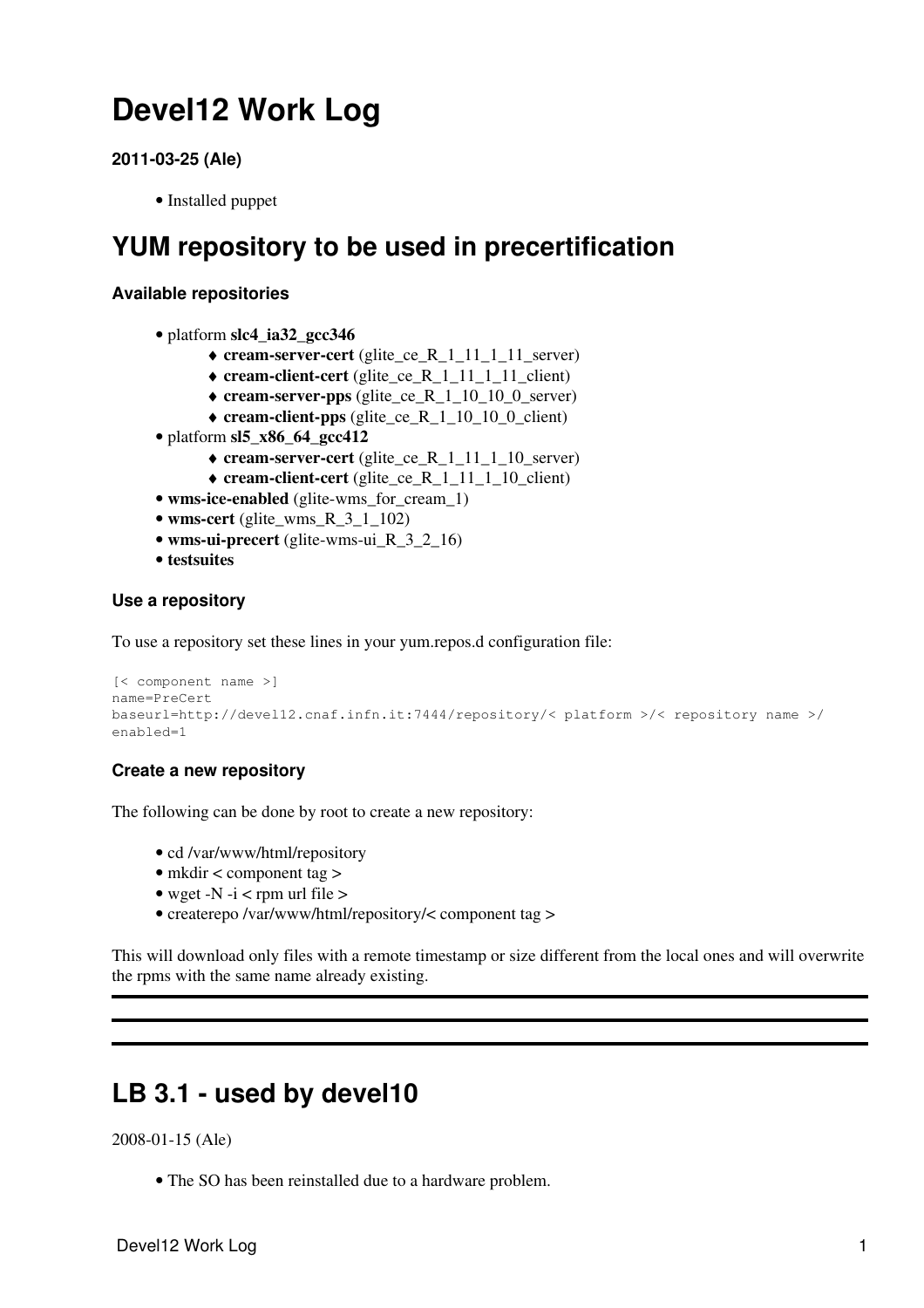2007-08-29 (Ale)

• Restarting the services

2007-08-27 (Ale)

- Shutdown due to maintenance to electrical distribution.
- 2007-08-21 (Ale)
	- Update rpms using the official repositry at Cern:
		- glite-lb-server  $(1.6.1 1 \implies 1.6.2 1)$
		- $\triangleleft$  glite-yaim-core (3.1.0-2.3 => 3.1.1-8)
		- $\triangleleft$  lcg-CA (1.15-1 => 1.16-1)
	- Restarting services

```
2007-07-23 (Ale)
```
• Open the LB server to users

### 2007-07-17 (Ale)

- Close for update!
- Reinstall the machine from scratch
- Install a new LB service following these [instructions](https://twiki.cern.ch/twiki/bin/view/LCG/LBInstallGuide)
- The rpms installed are the ones of patch [#1251](https://savannah.cern.ch/patch/?1251)
- Create mysql indicies: */opt/glite/bin/glite-lb-bkindex --really /opt/glite/etc/glite-lb-index.conf*
- Add "devel10" DN to **/opt/glite/etc/LB-super-users**
- Add line "-d > /var/log/glite/lbbkserver.log 2>&1 &" to /**opt/glie/etc/init.d/glite-lb-bkserverd** to start the server in debug mode
- Restart the service: *opt/glie/etc/init.d/glite-lb-bkserverd restart*

### 2007-05-03 (Ale)

- Stop the services to update the rpms.
- Change apt source list: rpm [http://goldrake.cnaf.infn.it:8080/ibrido/archives/glite\\_branch\\_3\\_1\\_0\\_continuous/repository](http://goldrake.cnaf.infn.it:8080/ibrido/archives/glite_branch_3_1_0_continuous/repository) . i386 noarch
- Update rpms using these tags:
	- $\bullet$  org.glite.lb.version = glite-lb\_R\_1\_4\_4\_1
- Started LB server daemon (in debug mode).

### 2007-05-02 (Ale)

• Restarted the LB server

### 2007-04-03 (Ale)

- Stop the services to update the rpms.
- Removed unnecessary rpms (glite-wms-\*, glite-service-discovery-\*, glite-security-lcmaps-\*)
- Changed the apt source repository: rpm [http://goldrake.cnaf.infn.it:8080/ibrido/archives/glite\\_branch\\_3\\_1\\_0\\_dagless/repository](http://goldrake.cnaf.infn.it:8080/ibrido/archives/glite_branch_3_1_0_dagless/repository) . i386 noarch
- Updated the rpms using as LB tag: **glite-lb\_R\_1\_4\_1\_1** to support dagless collection.